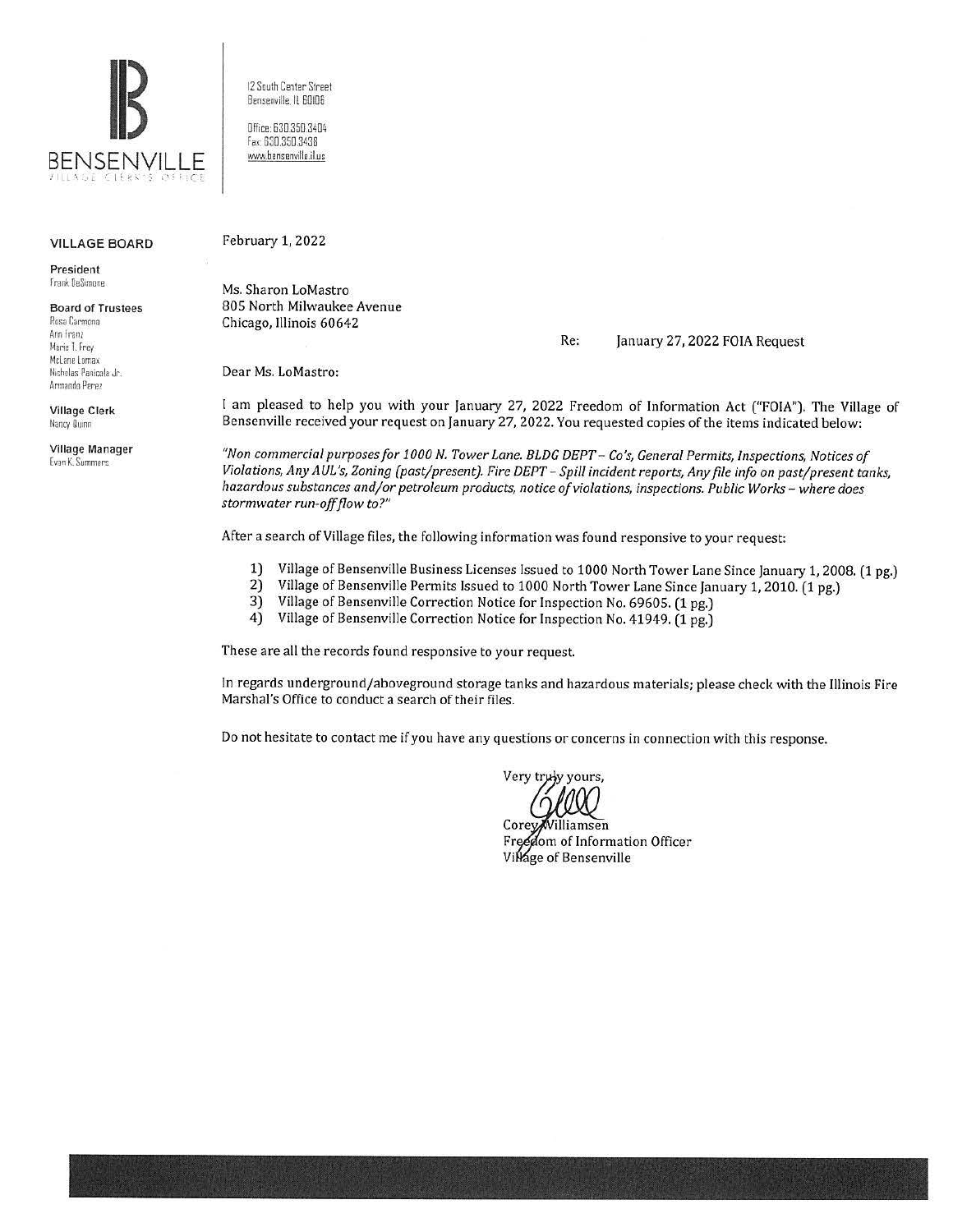| Location                  | <b>DBA</b>                           | <b>Start Date</b> | Last License |
|---------------------------|--------------------------------------|-------------------|--------------|
| 1000 NORTH TOWER LANE 370 | A.HARTRODT (U.S.A.), INC.            | 04/12/2012        | 11/22/2019   |
| 1000 TOWER LANE           | <b>BROADSPIRE SERVICES, INC.</b>     | 01/01/2008        | 12/01/2011   |
| 1000 NORTH TOWER LANE 350 | CARMICHAEL INT'L SERVICE (UNIT 365)  | 01/01/2008        | 11/22/2019   |
| 1000 NORTH TOWER LANE 480 | WILLIAMS & COMPANY CONSULTING, INC.  | 01/01/2008        | 11/22/2019   |
| 1000 NORTH TOWER LANE 360 | HORIZON INTERNATIONAL CARGO, INC.    | 09/23/2011        | 11/22/2019   |
| 1000 NORTH TOWER LANE 125 | <b>FIRST MERIT BANK</b>              | 01/01/2008        | 10/31/2017   |
| 1000 NORTH TOWER LANE 355 | U. S. GROUP CONSOLIDATOR, INC        | 01/01/2008        | 11/22/2019   |
| 1000 TOWER LANE 105       | PRIMO MICROPHONES, INC.              | 01/01/2008        | 12/01/2011   |
| 1000 NORTH TOWER LANE 110 | M. E. DEY & COMPANY                  | 01/01/2008        | 11/22/2019   |
| 1000 TOWER LANE           | TIME TRAVEL (NIPPON EXPRESS TRAVEL)  | 01/01/2008        | 12/01/2011   |
| 1000 NORTH TOWER LANE 115 | R & G ENGINEERING LLC                | 04/20/2018        | 11/22/2019   |
| 1000 NORTH TOWER LANE     | <b>ROBERT MORRIS UNIVERSITY</b>      | 03/12/2012        | 10/31/2016   |
| 1000 TOWER LANE 350       | KYODO YUSHI U.S. A., INC. (UNIT 370) | 01/01/2008        | 12/01/2011   |
| 1000 NORTH TOWER LANE 125 | SCHYLLING INC.                       | 05/24/2018        | 11/22/2019   |
| 1000 NORTH TOWER LANE 252 | SWIFT GLOBAL INTERMODAL, INC.        | 04/18/2018        | 11/22/2019   |
| 1000 NORTH TOWER LANE 252 | TEAM CYMRU, INC.                     | 07/08/2013        | 10/31/2016   |
|                           |                                      |                   |              |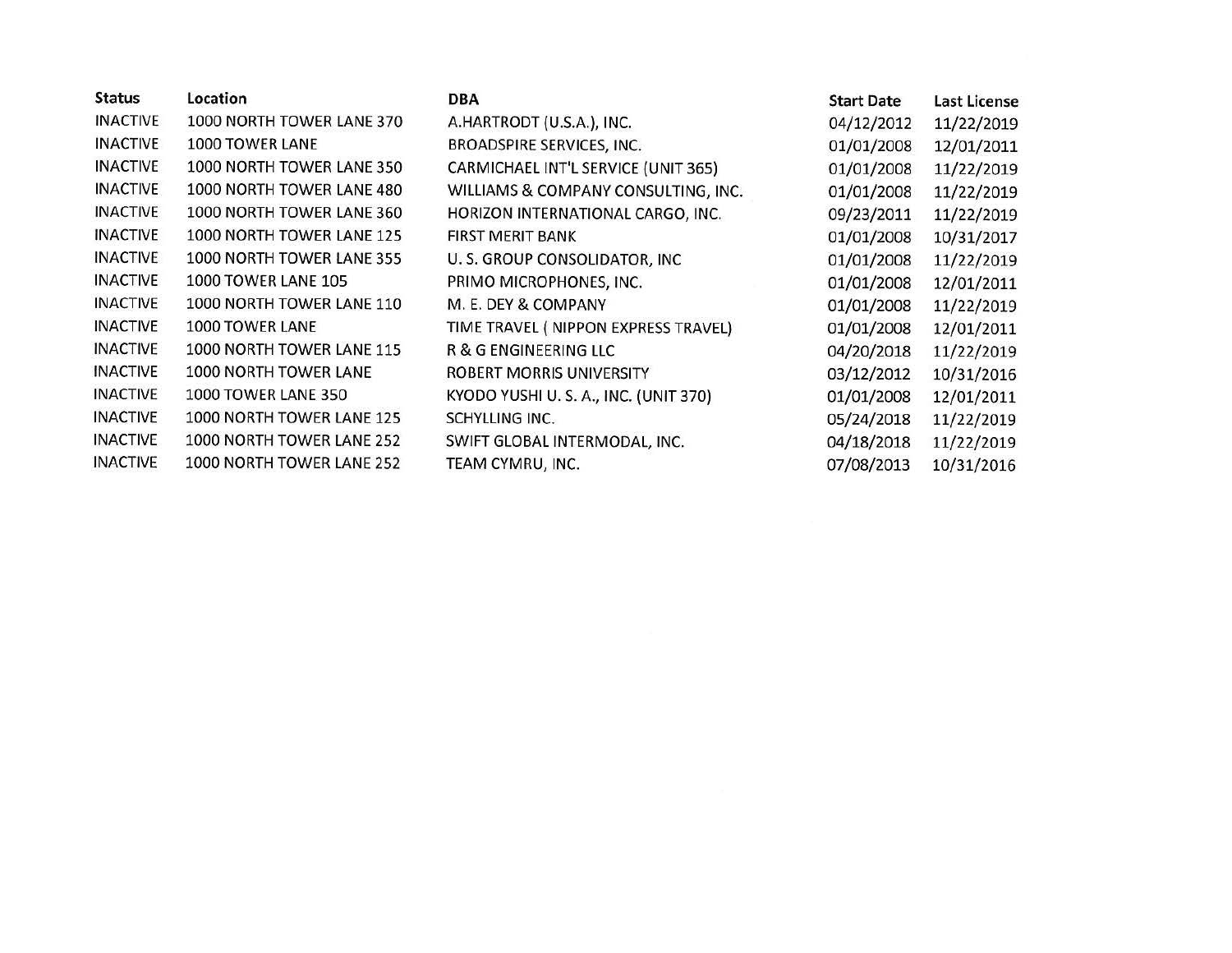| Location                  | <b>App Status</b> | <b>User Status</b>         | <b>Application Recv'd</b> | <b>Project/Activity Desc Line 2</b> |
|---------------------------|-------------------|----------------------------|---------------------------|-------------------------------------|
| 1000 NORTH TOWER LANE     | <b>COMPLETE</b>   | <b>FINALED</b>             | 08/25/2020                | FIRE ALARM SYSTEM                   |
| 1000 NORTH TOWER LANE     | <b>ACTIVE</b>     | FINALED                    | 08/21/2013                | <b>REMODELING</b>                   |
| 1000 NORTH TOWER LANE     | <b>ACTIVE</b>     | FINALED                    | 09/19/2016                | <b>REMOVE SIGNAGE</b>               |
| 1000 NORTH TOWER LANE     | <b>ACTIVE</b>     | <b>CLOSED BY INSPECTOR</b> | 05/01/2017                | ELEVATOR PIT LADDER                 |
| 1000 NORTH TOWER LANE 100 | <b>EXPIRED</b>    | <b>CLOSED BY INSPECTOR</b> | 04/17/2012                | ADMISSION OFFICE REMODELING         |
| 1000 NORTH TOWER LANE 100 | <b>EXPIRED</b>    | <b>CLOSED BY INSPECTOR</b> | 05/16/2012                | <b>DATA CABLES</b>                  |
| 1000 NORTH TOWER LANE 115 | <b>ACTIVE</b>     | <b>FINALED</b>             | 06/21/2017                | <b>INTERIOR REMODEL</b>             |
| 1000 NORTH TOWER LANE 115 | <b>ACTIVE</b>     | CANCELLED                  | 06/23/2017                | <b>FIRE ALARM</b>                   |
| 1000 NORTH TOWER LANE 115 | <b>ACTIVE</b>     | CANCELLED                  | 07/10/2017                | <b>RELOCATE SPRINKLERS</b>          |
| 1000 NORTH TOWER LANE 115 | <b>ACTIVE</b>     | <b>FINALED</b>             | 07/17/2017                | DATA CABLING                        |
| 1000 NORTH TOWER LANE 252 | <b>EXPIRED</b>    | <b>CLOSED BY INSPECTOR</b> | 02/06/2013                | LOW VOLTAGE CCTV                    |
| 1000 NORTH TOWER LANE 370 | <b>EXPIRED</b>    | <b>CLOSED BY INSPECTOR</b> | 04/23/2012                | LOW VOLTAGE CABLING                 |
| 1000 NORTH TOWER LANE 370 | <b>EXPIRED</b>    | <b>CLOSED BY INSPECTOR</b> | 04/30/2012                | <b>FIRE ALARM</b>                   |
| 1000 NORTH TOWER LANE 370 | <b>EXPIRED</b>    | <b>CLOSED BY INSPECTOR</b> | 02/10/2012                | <b>INTERIOR REMODEL</b>             |
| 1000 NORTH TOWER LANE 370 | <b>EXPIRED</b>    | <b>CLOSED BY INSPECTOR</b> | 02/15/2012                | RELOCATE / ADD 5 SPRINKLERHEADS     |
| 1000 TOWER LANE           | <b>EXPIRED</b>    | <b>CLOSED BY INSPECTOR</b> | 08/23/2010                | ILLUMINATED MONUMENT SIGN           |
| 1000 TOWER LANE           | <b>EXPIRED</b>    | <b>CLOSED BY INSPECTOR</b> | 03/09/2011                | <b>INTERIOR REMODEL - UNIT 135</b>  |
| 1000 TOWER LANE           | <b>EXPIRED</b>    | <b>CLOSED BY INSPECTOR</b> | 04/16/2018                | <b>TEMPORARY BANNER</b>             |
| 1000 TOWER LANE 135       | <b>EXPIRED</b>    | <b>CLOSED BY INSPECTOR</b> | 04/15/2011                | <b>DATA WIRING</b>                  |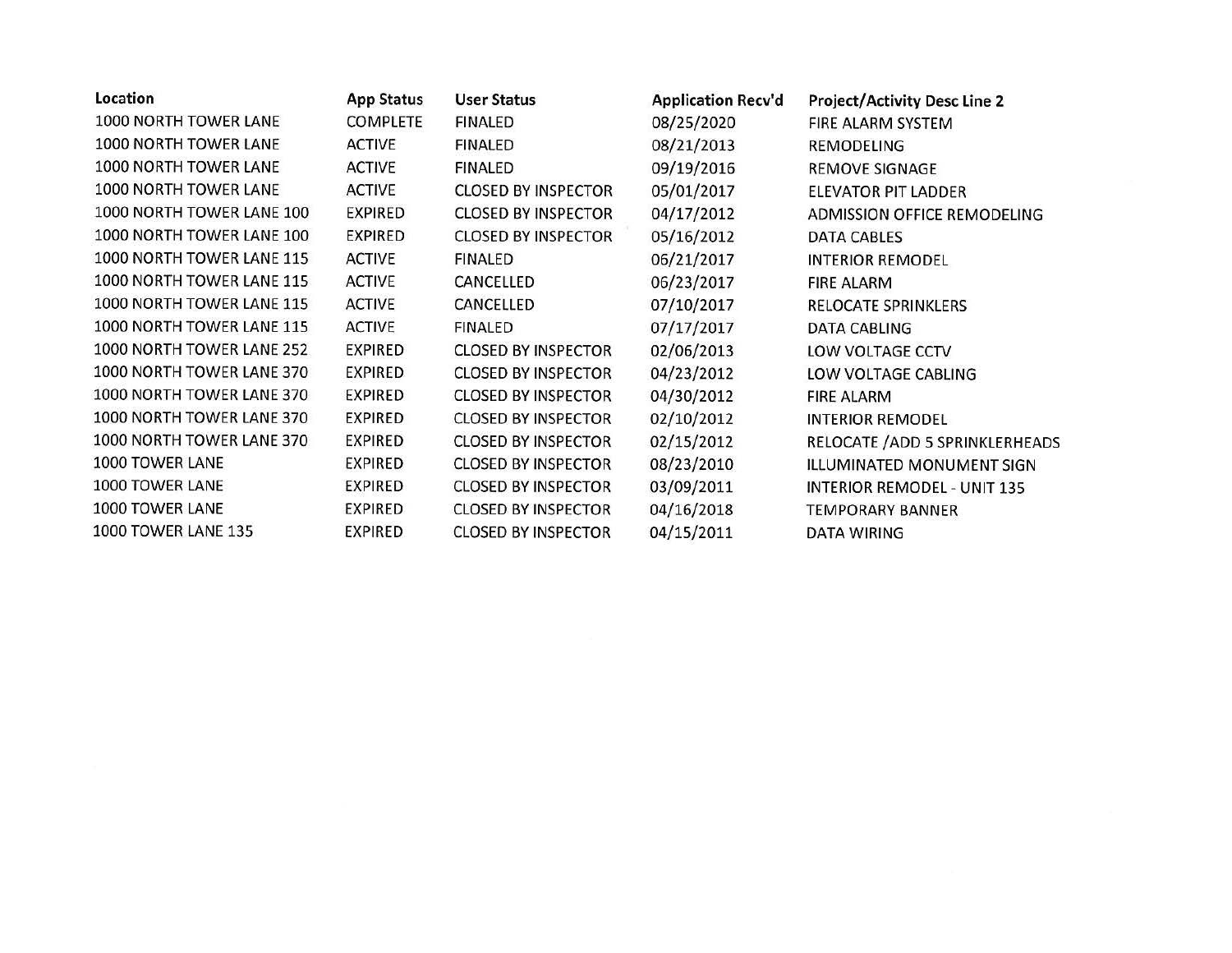69605



# **VILLAGE OF BENSENVILLE**

**INSPECTIONAL SERVICES**  12 South Center

Bensenville, IL 60106 630-350-3413 fax:630-350-3449

Type of Inspection:

## NON-RESIDENTIAL INSPECTION

### **CORRECTION NOTICE**

| Address:               | 1000 TOWER                   | Unit: Base building                            |  |
|------------------------|------------------------------|------------------------------------------------|--|
| Business name::        | <b>Hamilton Partners</b>     | Phone: 630-250-4926                            |  |
| <b>Business Owner:</b> |                              | Address: 300 Park Blvd. ste. 500 Itasca, 60143 |  |
| Inspection Date:       | 8/12/2019                    | DON TESSLER<br>Inspector:                      |  |
| Checklist #            | Violation                    | Violation comment                              |  |
| 180D                   |                              | FIRE ALARM SYSTEM - ANNUALLY                   |  |
| 180F                   | SPRINKLER SYSTEM - ANNUALLY  |                                                |  |
| 180H                   | FIRE PUMPS - ANNUALLY        |                                                |  |
| 180L                   | ELEVATOR INSP. BI - ANNUALLY |                                                |  |
| 180Z                   | STAND PIPE NFPA25 ANNUAL     |                                                |  |

**Additional Remarks/Comments:** 

Reinspection 69607 created on 08/12/2019 by 6523dles

**THOSE ITEMS LISTED ABOVE ARE VIOLATIONS OF BENSENVILLE'\$ ADOPTED VILLAGE CODE AND/OR PROPERTY MAINTENANCE CODE. THIS IS YOUR WRITTEN "CORRECTION NOTICE". FAILURE TO CORRECT THE ABOVE LISTED VIOLATIONS WITHIN THE PRESCRIBED TIME CAN RESULT IN A FINE OF UP TO \$750 PER VIOLATION, PER DAY.** 

You are hereby notified to remedy the conditions as stated above within 30 days.

Neither this inspection nor any Certificate of Occupancy issued by the Village of Bensenville shall be considered a complete list of Code or Municipal Ordinances. Our inspection can be substantially limited by access available and stored items or furniture. Some occupancies may require inspections to be completed on individual systems such as heating appliances, roofing, structure or fire protection systems. If you have questions about this inspection, please call 630-350-3414.

**DISCLAIMER: The Village of Bensenville does not warrant the condition of any property inspected and disclaims all liability for any claims arising out of the property or condition thereof.** 

Copy of this report received by/mailed to:

Inspector: Date: Date: Date: Date: Date: Date: Date: Date: Date: Date: Date: Date: Date: Date: Date: Date: Date: Date: Date: Date: Date: Date: Date: Date: Date: Date: Date: Date: Date: Date: Date: Date: Date: Date: Date: D